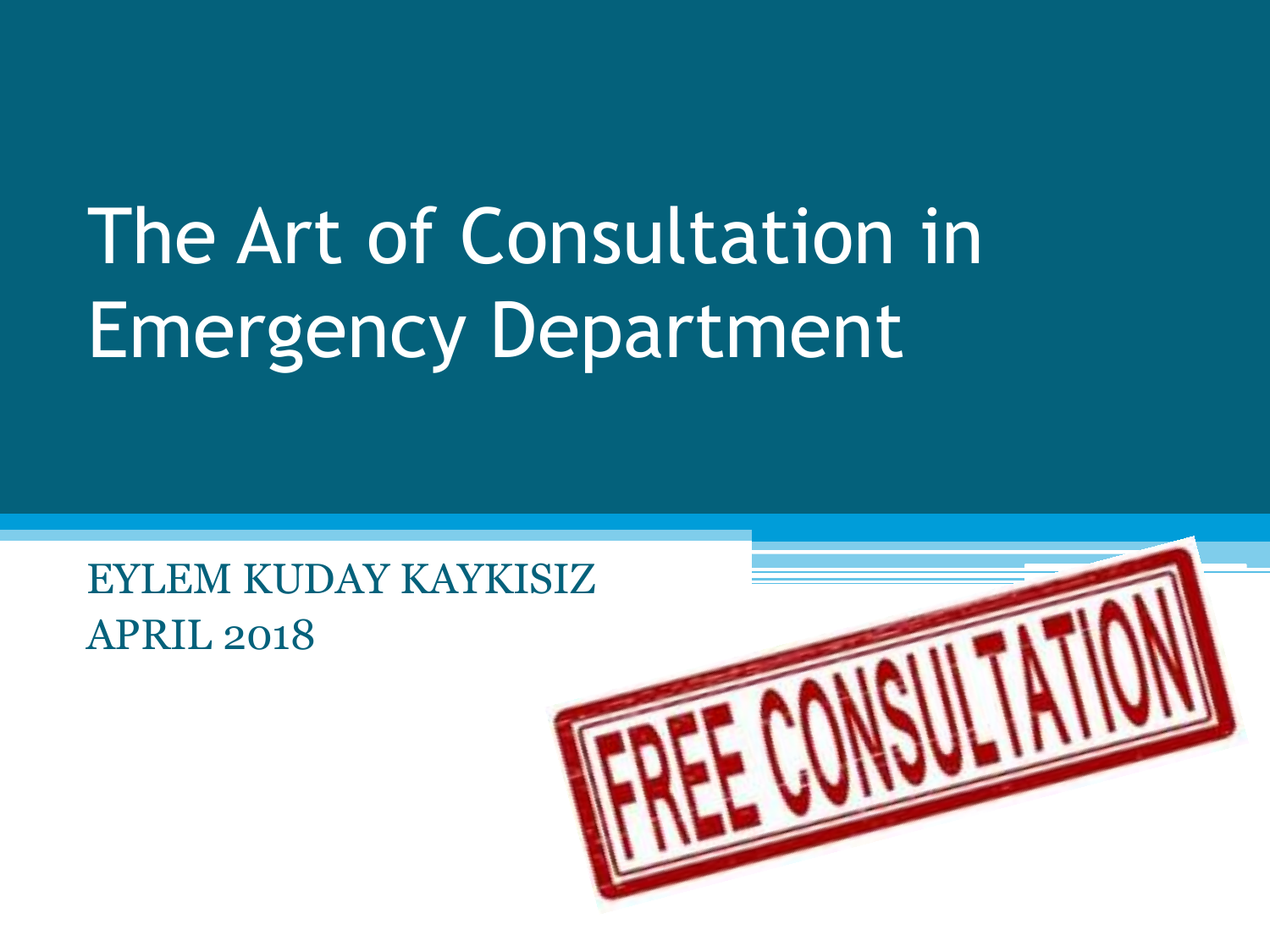

- In an emergency shift telephone>laryngoscope
- We don't try to improve our communication skills.
- **What can we do to change this?**
- The medical consultation is an art
- We need to learn how to practice this art.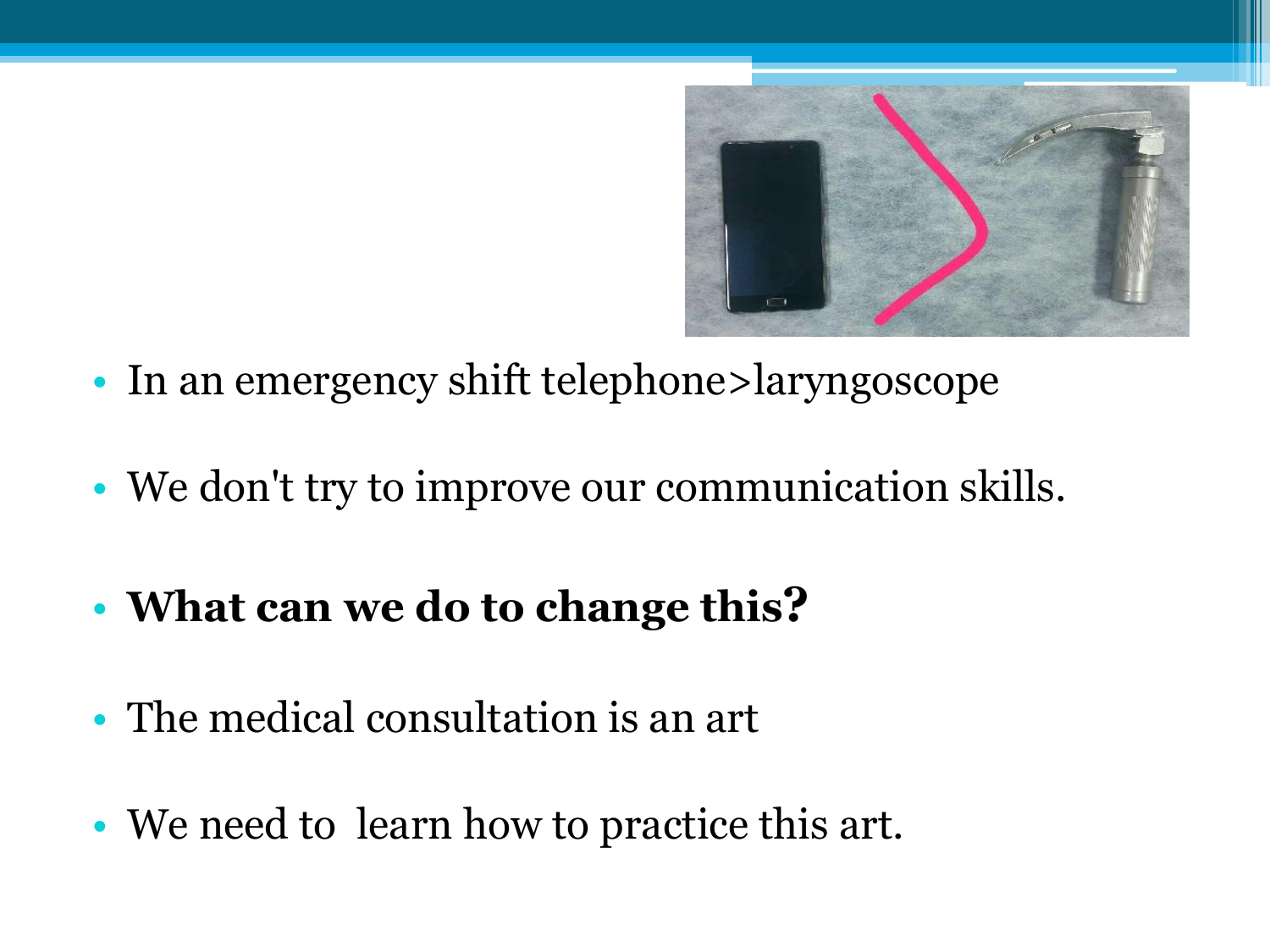# Effective communication is critical

- Communication happens in various forms throughout the ED;
- One common type of communication is the

### **consultation**

• **Consultation:** one provider seeking formal recommendations from another provider regarding the care of a patient.

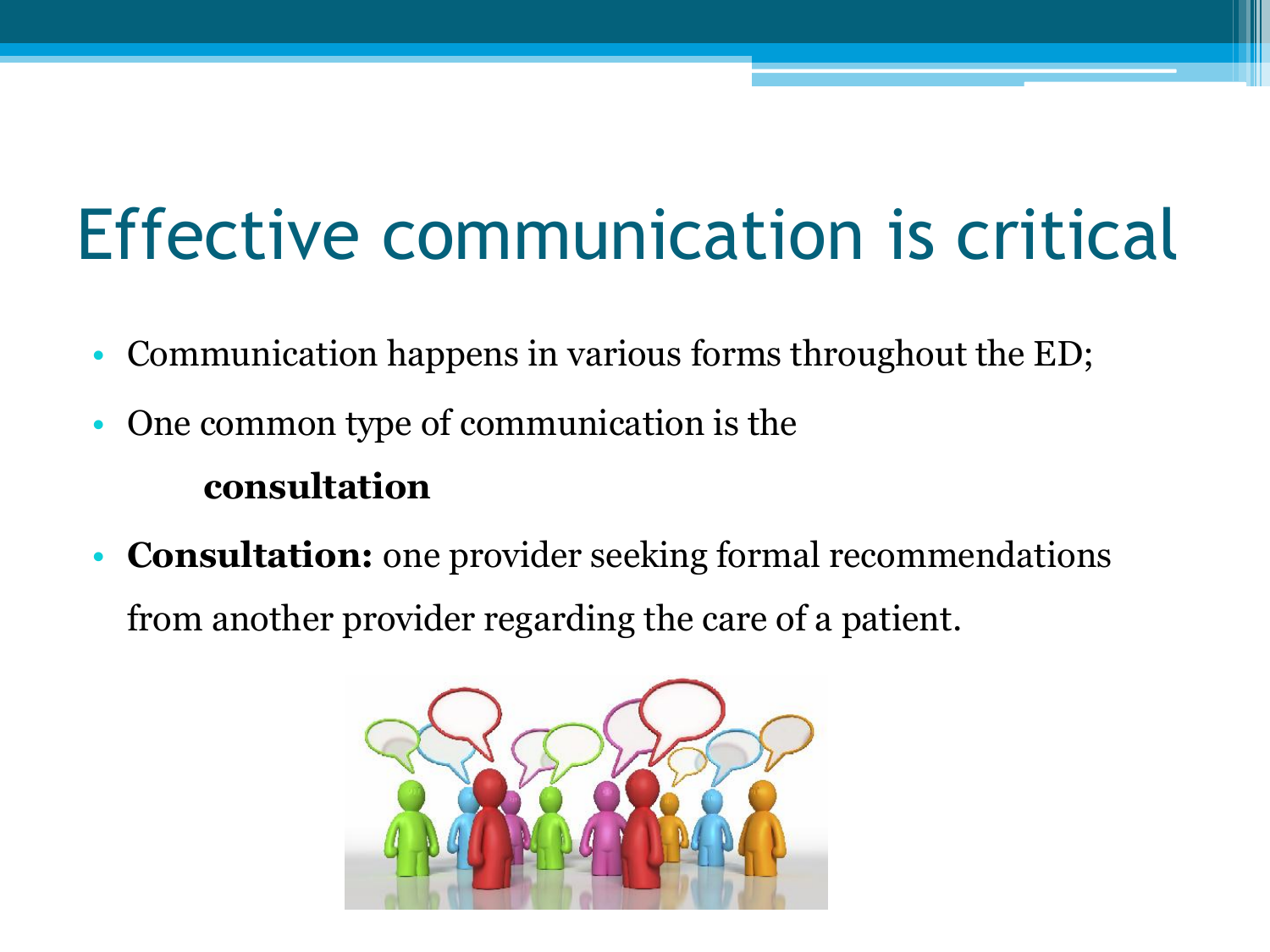## **4 types of consultations have been described:**

- 1) **Immediate critical interventions**: consultations to physicians for management of an emergency outside of scope of practice of an ED physician.
- 2) **Procedural interventions**: consultations for procedures outside of the scope of practice of an emergency medicine physician.
- 3) **In-person evaluation and management inquiry**: consultations for diagnosis or management of a patient.
- 4) **Remote evaluation and management inquiry/ telemedicine**: consultations for diagnosis and management of a patient, although not through an in-person encounter.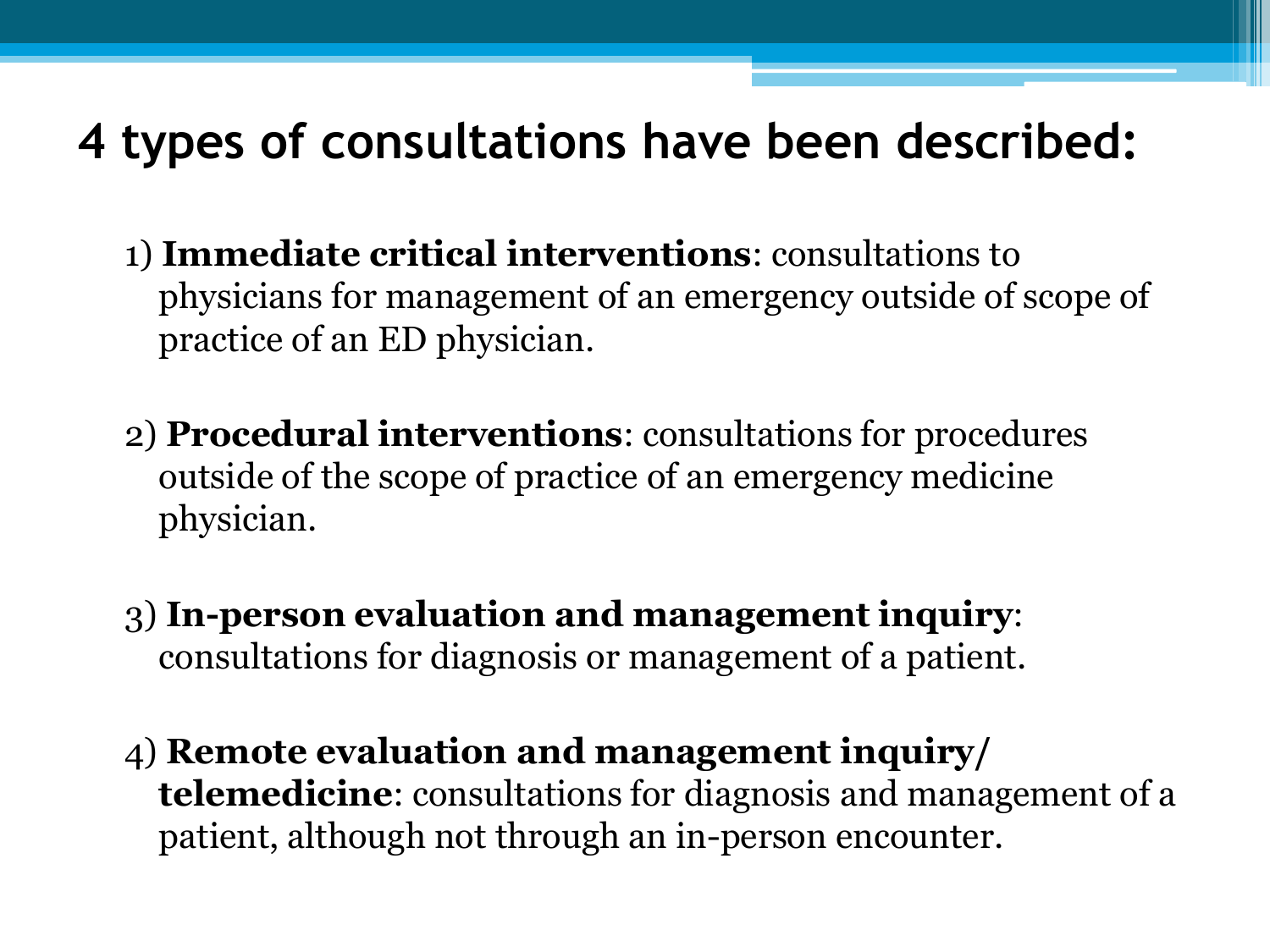# **Curbside consultations**



- Historically been a common practice in medicine.
- A consultant is asked to provide recommendations regarding the care of a patient without formal assessment.
- This type can adversly affect patient care and have been characterized as a **'high-risk type of interaction.**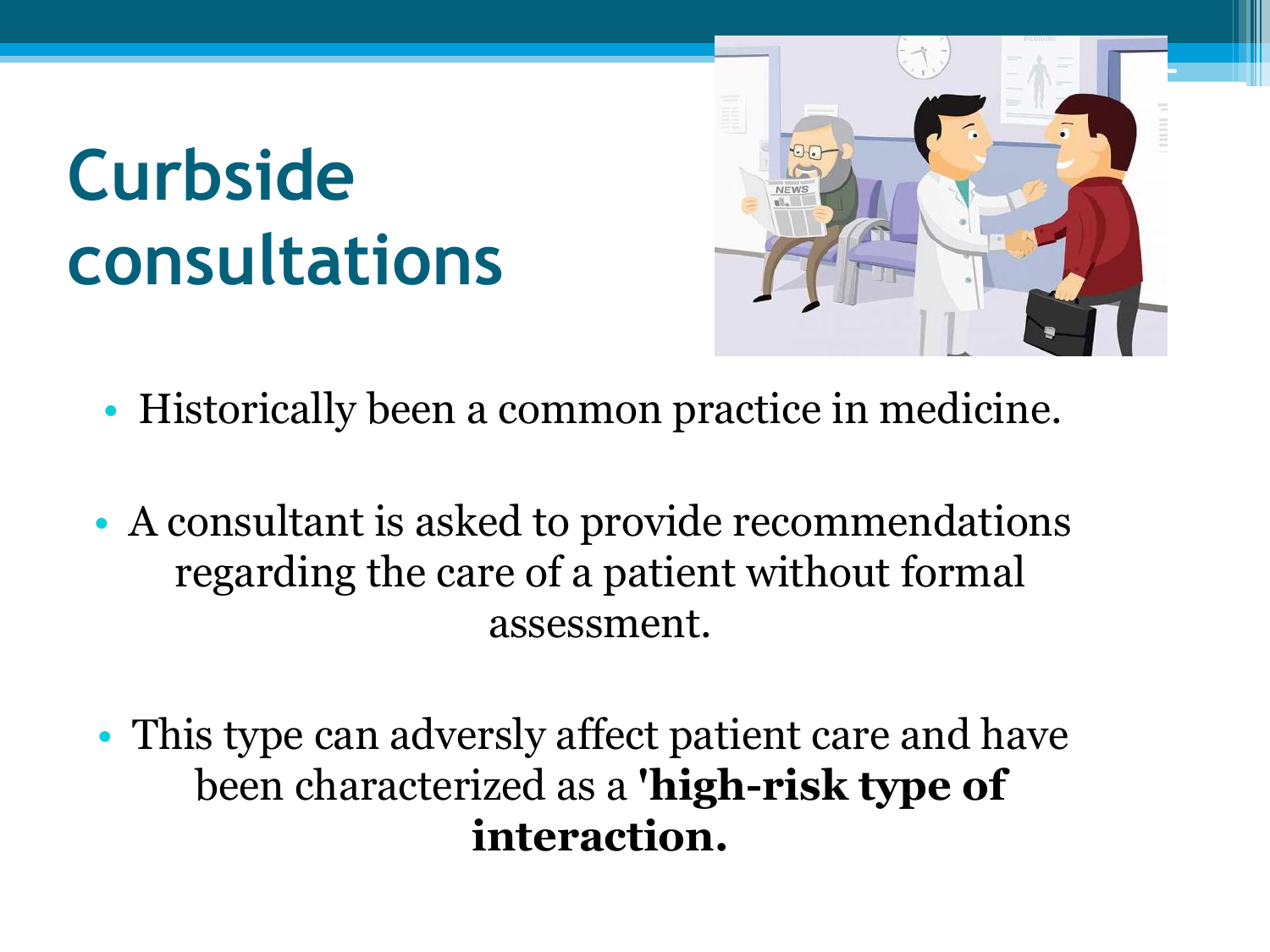

### It is essential for ED staffs to learn effective

communication skills especially regarding formal

consultation practice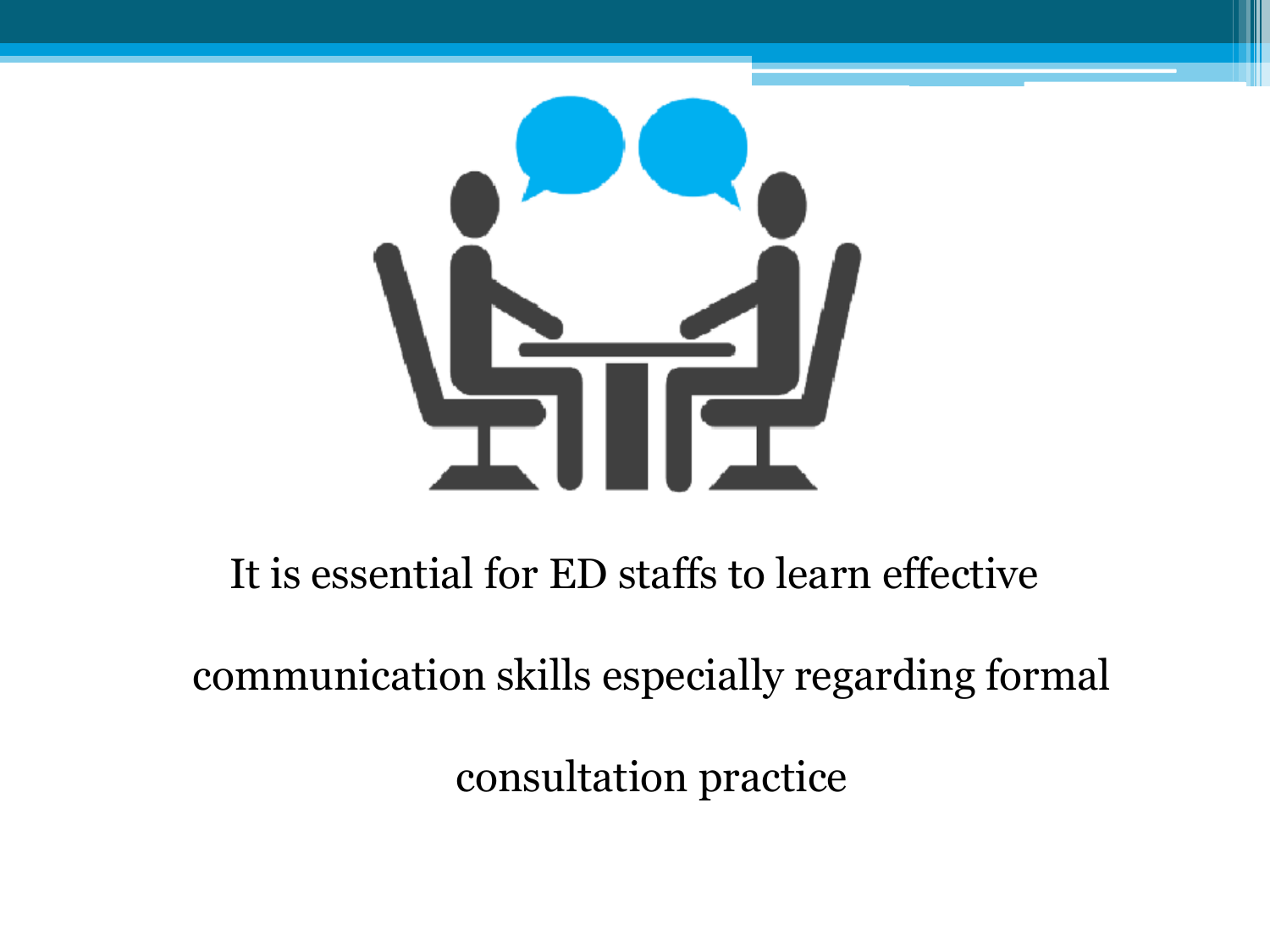- Limited education
- The model that has been most rigorously studied is the 5Cs of consultation.
- A novel and standardized teaching model for consultations;
- Serves as a framework on which to build a consultation presentation to a consultant physician.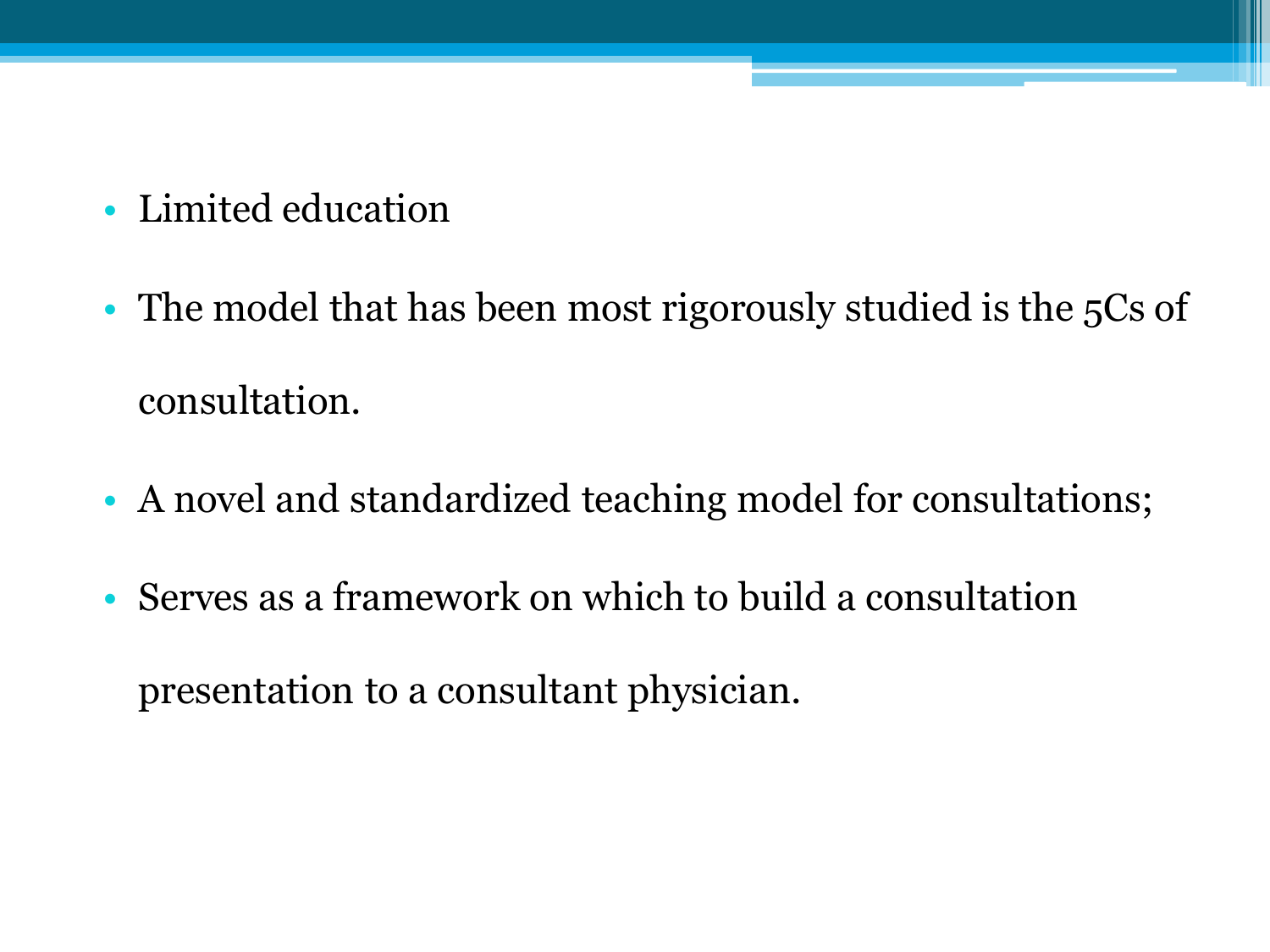# 5C's of Consultation



#### Contact

- · State name
- Confirm name and service of consultant

#### Communicate

- State patient's name, MRN and location
- · Suspected or confirmed diagnosis
- Concise history and pertinent physical exam findings
- Pertinent labs/studies
- · Previously administered intervention

#### **Core Question**

• Specify need and timeframe for consultation

#### Collaboration

• Incorporate consultant recommendations into treatment plan

#### Closing the Loop

- Review treatment plan
- . Thank consultant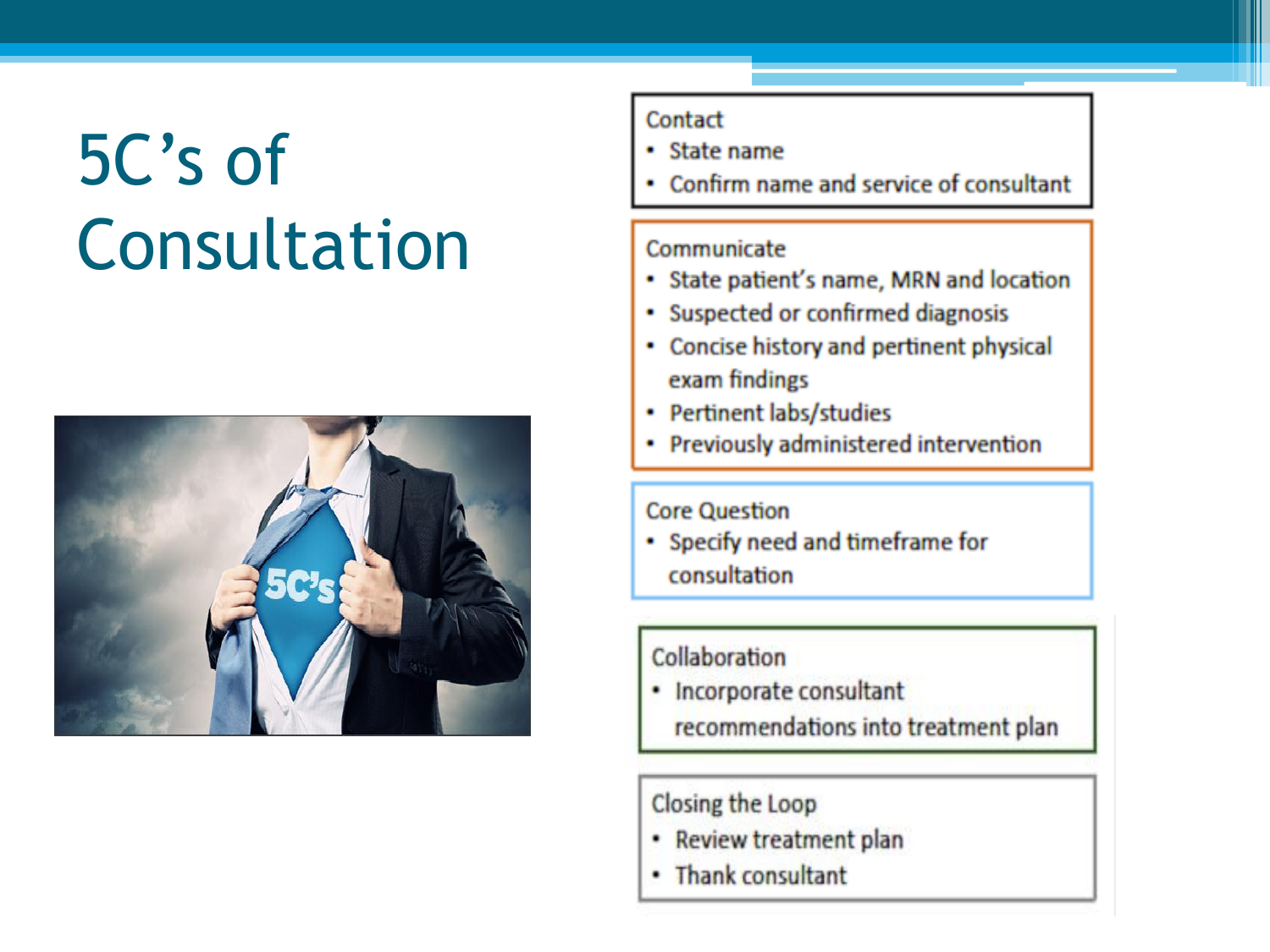## An example…

1. Hello, my name is Eylem KUDAY KAYKISIZ. I'm an emergency medicine specialist in ED. With whom I'm speaking?

2. I wanted to tell you about Mr. Doğan, a 20-year-old male who presents today with an acute asthma exacerbation. He has a history of asthma with shortness of breath and cough for last four days. On exam, he has diffuse bilateral expiratory wheezes. We began treatment with a salbutamol nebulizer and intravenous steroids.

3. Can you evaluate him within the next hour for admission and continued asthma treatment?

4.Sure, I will obtain a chest x-ray to look for an infection. 5. Thank you for your time. We will continue his meds and order a chest x-ray and will see you in about 20 minutes.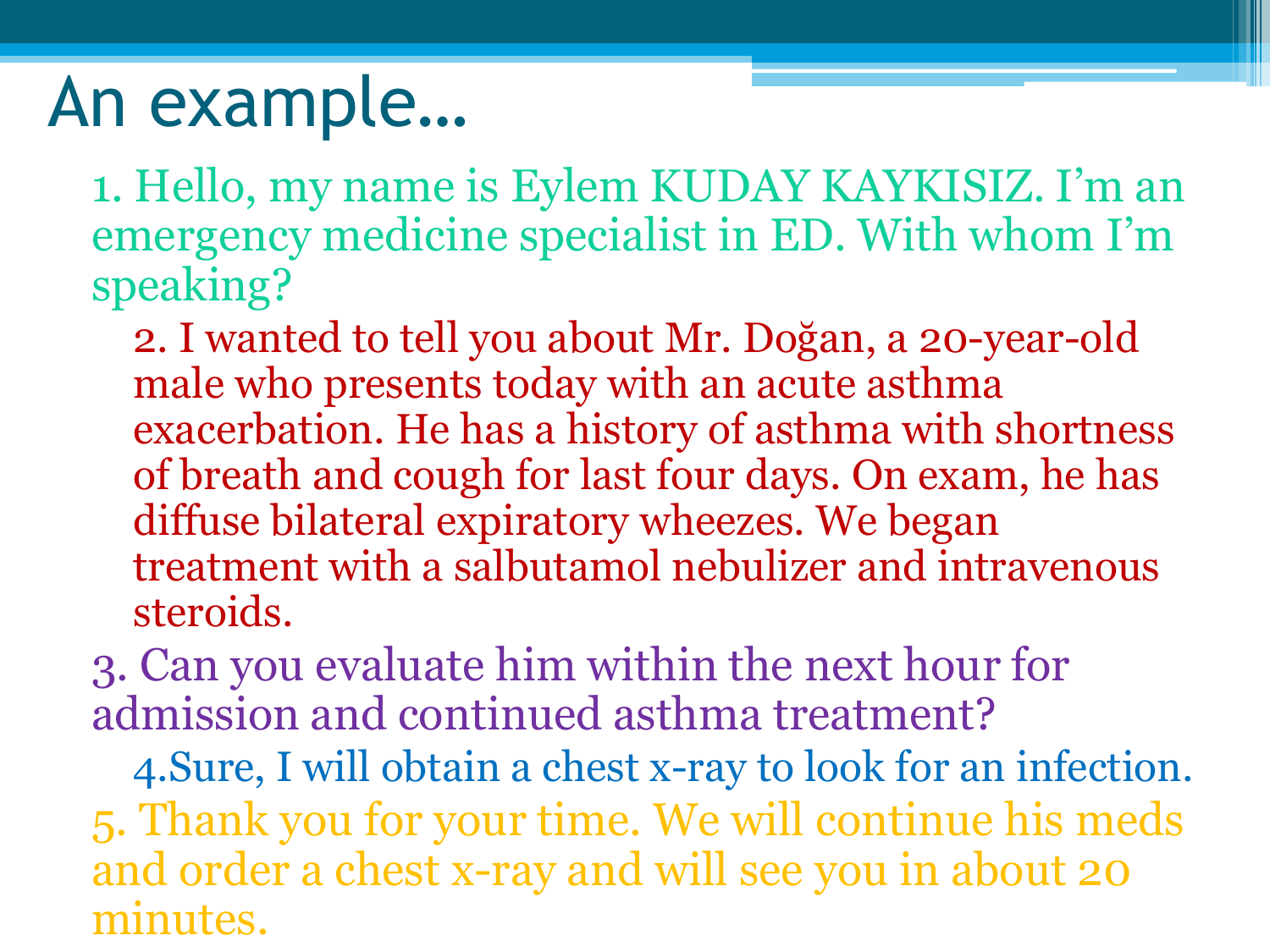## **To become a good consultant!!**

- $\checkmark$  Identificate of reason for consultation
- Take into account the referring physician characteristics
- Determine the urgency of request
- Look for additional information
- $\checkmark$  Provide consultation reports that are easy to read with fewer than 6 specific recommendations
- Maintain mutual respect and cooperation
- Clarify the consultant and referring physician's respective roles in a patient care

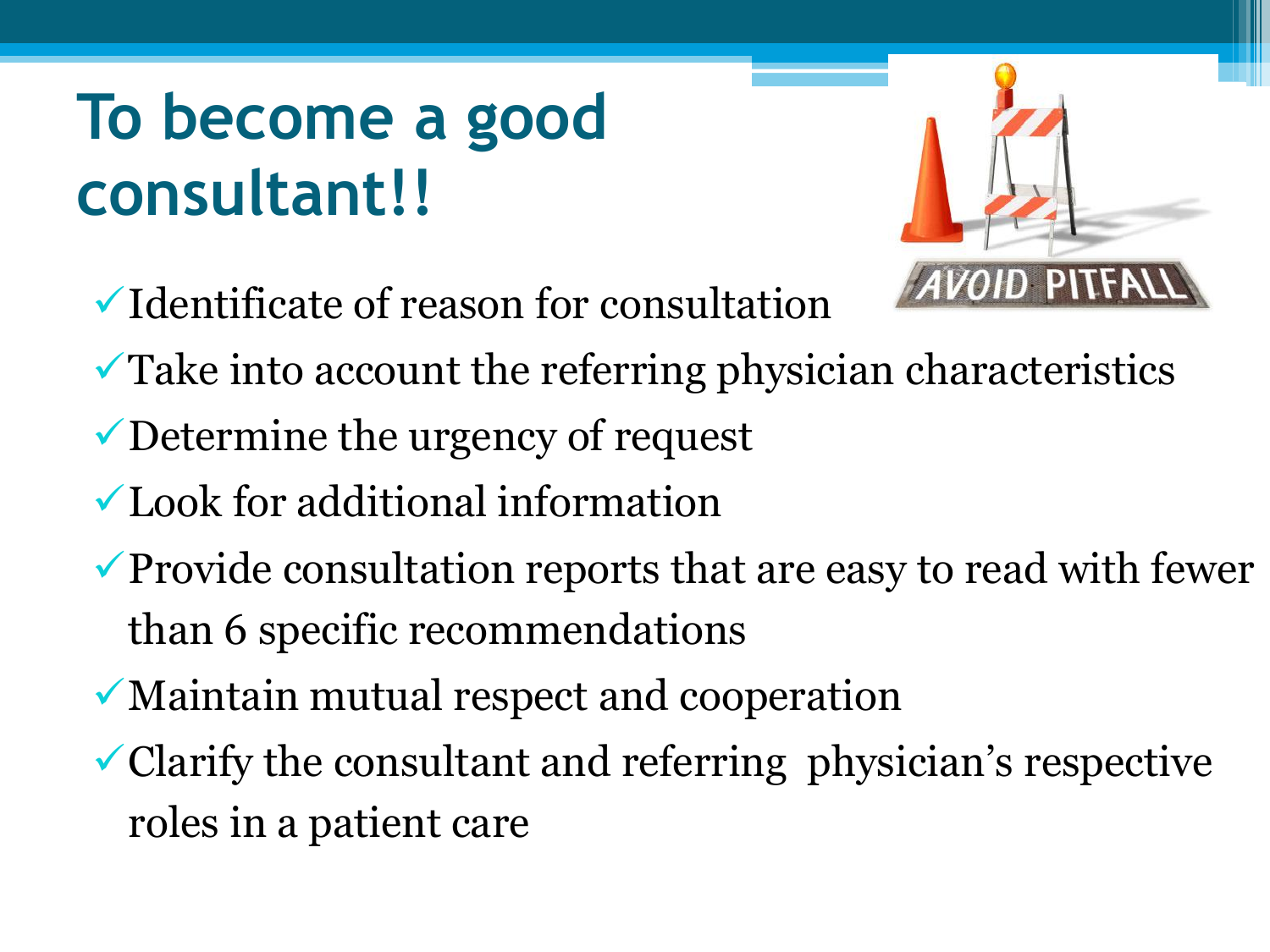# **CONCLUSION**

- Communication breakdown continues to be a major source of medical error in the ED.
- Effective interprofessional communication and colloboration lead to a safer patient care and enhance workplace satisfaction.
- Providing formal education in consultation is vital to improving interphysician communication and enhancing quality of patient care.
- Consultation communication skills must be learned and practiced.